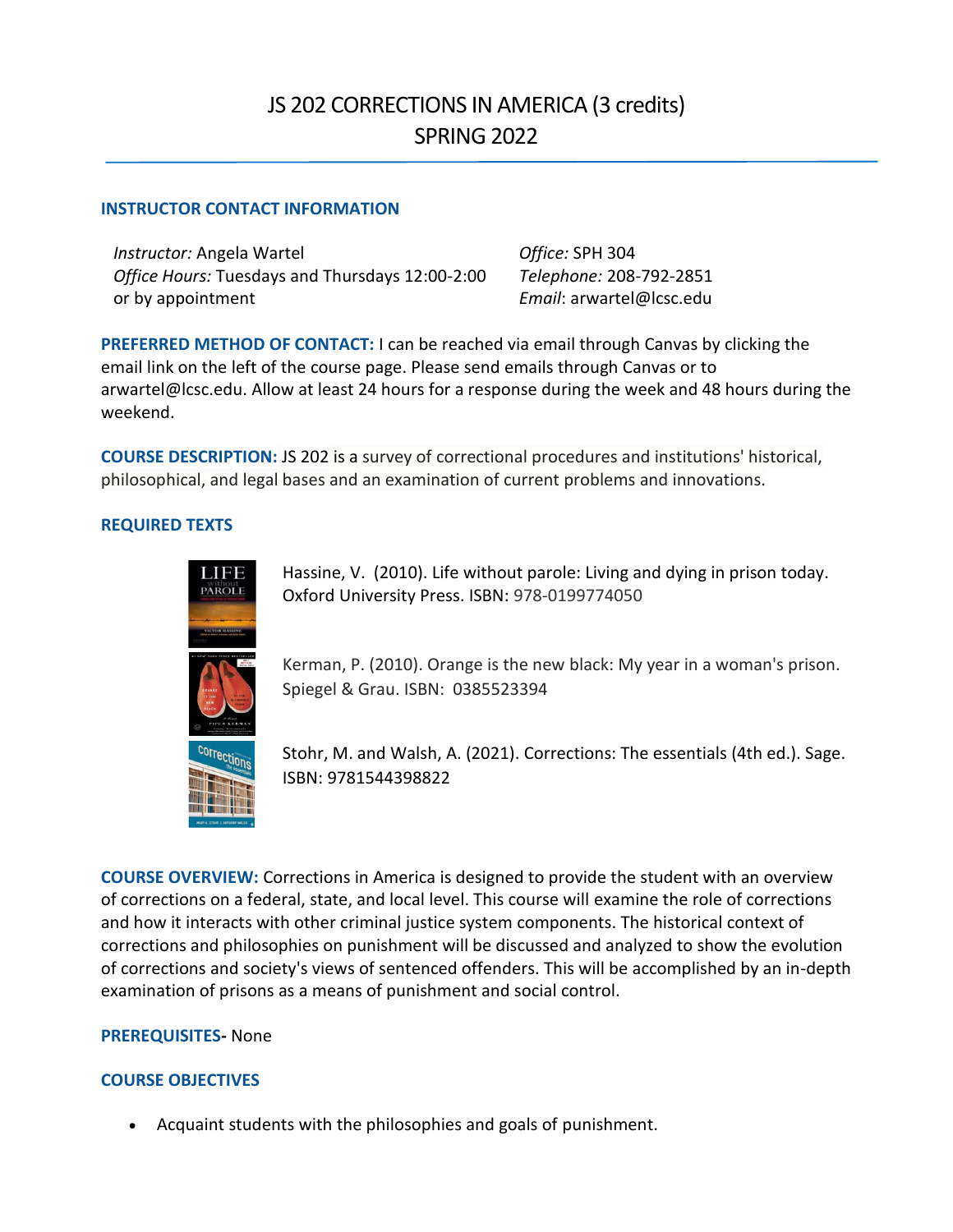- Provide students with an overview of the agencies and organizations involved in sentencing.
- Describe the history and development of community-based, institutional, and extrainstitutional correctional facilities and programs.
- Give students a basic understanding of jails and other local detention facilities, along with federal and state prisons.
- Explain the inmate world in secure confinement facilities.
- Describe the work world of the individuals employed in corrections and their administrative environment.
- Examine the legal framework within which corrections operates and specific legal issues such as the death penalty.
- Illustrate how correctional systems respond to minorities versus non-minorities and males versus females.
- Acquaint students with the concept of special needs inmates and describe the various groups that fit within this category.
- Present students with several factors that are likely to influence the future of corrections and to speculate on the future of corrections in the United States.

**COURSE TECHNOLOGY:** This course has a web presence on Canvas. If you have any problems accessing the site, please notify IT (208-792- 2231) as soon as possible. The Canvas site will have a copy of the syllabus and schedule, weekly modules, assignments, a section for your grades, and a link to email me. You must log in to this site at least twice a week.

**Email:** You are expected to check your LCMAIL regularly. Important course information (such as assignments and course changes) may be sent through email.

**Technological Requirements:** You must have a reliable internet connection.

## **COURSE REQUIREMENTS**

**Syllabus Quiz (8 points):** The syllabus quiz is a short quiz that must be completed by all students entering the course. This quiz will cover basic information from the syllabus. There is no time limit for the quiz, and it can be retaken one time.

**Introduction Post (7 points):** Write at least two paragraphs introducing yourself to the class. Some possible ideas to include --your year in college, major, hobbies, future goals, hometown, family, pets, jobs, or anything else you are comfortable sharing. Include a photograph of you or something important to you (pets, hobbies, favorite place, etc.). If you post a picture with another person, make sure you have permission to do so.

**Discussion Posts (6 @ 20 points each)**: There will be six discussion forums covering this semester's assigned course readings. You are required to submit one original detailed post *at least two days (by Friday night) before the discussion reply due date (Sunday nights)*. You must also post at least two responses to others. Your discussion posts should be written in proper English. Avoid "textspeak." Twelve points (of the overall 20) will be allotted for your post answering the discussion questions. The other eight points will go towards your two replies (four points each).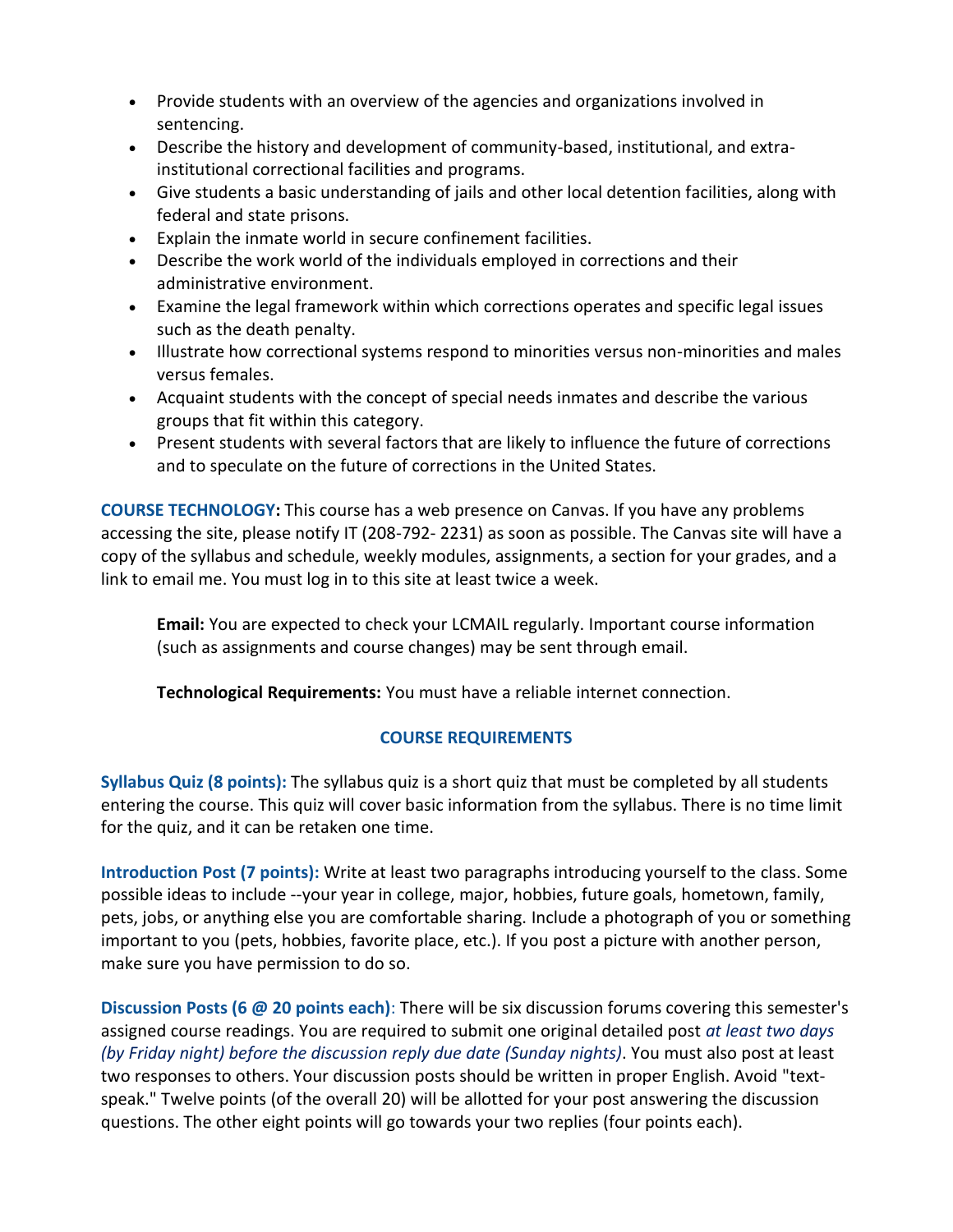## **Discussion Guidelines**

- Thoroughly answer all discussion questions in one forum posting. Do not start a new thread for each question presented.
- Do not assume that others have the same knowledge or experiences that you do. Provide a brief context to your postings.
- Do not attach documents or photographs to the discussion forum (except for your introduction post photo). Attachments will not be graded.
- All posts are expected to be respectful and friendly.

## Original Post Grading will be based on:

- The level of knowledge and understanding demonstrated towards the course readings and discussion prompts. Postings should be thoughtful and analyze the content and questions asked. Answers must be organized and easy to read.
- Depth: Evidence of college-level thinking that displays critical thinking and analytical ability.
- Detail: There should be no doubt that you have read the assigned readings and viewed all required course material. *Cite relevant passages from the text and other course material in your original post.* When citing sources, the correct format must be used (MLA or APA), both in-text and out.
- Originality: Students should answer the material in their own words, adding their thoughts and ideas to the concepts discussed. Original posts cannot be a direct copy of the views or opinions of other students. This is academic dishonesty and will result in an "F."

## Discussion Response Grading

- Responses should be respectful, courteous, and polite. Inappropriate postings (those that attack or are aggressive to another) are unacceptable and will result in an "F" for that discussion.
- Responses should demonstrate knowledge and understanding of the readings. Provide supporting statements with examples or experiences.
- Responses must help continue the conversation by asking a relevant question, bringing in new information, or relating the post to another phenomenon.
- Only posts that demonstrate excellence in continuing the conversation and providing detail will be given full credit. *One or two sentence replies are unacceptable and will not be considered for grading. Responses should be at least two entire paragraphs.*

Check the discussions often. You are not required to post a response to every student, but you should take the time to read all the postings from classmates. The free exchange of ideas (within the assignment confines) will help you get more out of the course.

Discussions close at 11:59 PM on the due date indicated on the schedule. Discussion grades will be available in the grade section within one week of the due date.

**Chapter Reviews (6 @ 40 points each):** Students will complete six chapter reviews covering the assigned readings in *Corrections: The Essentials*. Each review may consist of multiple-choice, true/false, essay, fill in the blank, and matching questions. You will not have a time limit on the reviews, but you must complete your work before the due date to avoid late penalties. Reviews will serve as study guides for the midterm and final exams.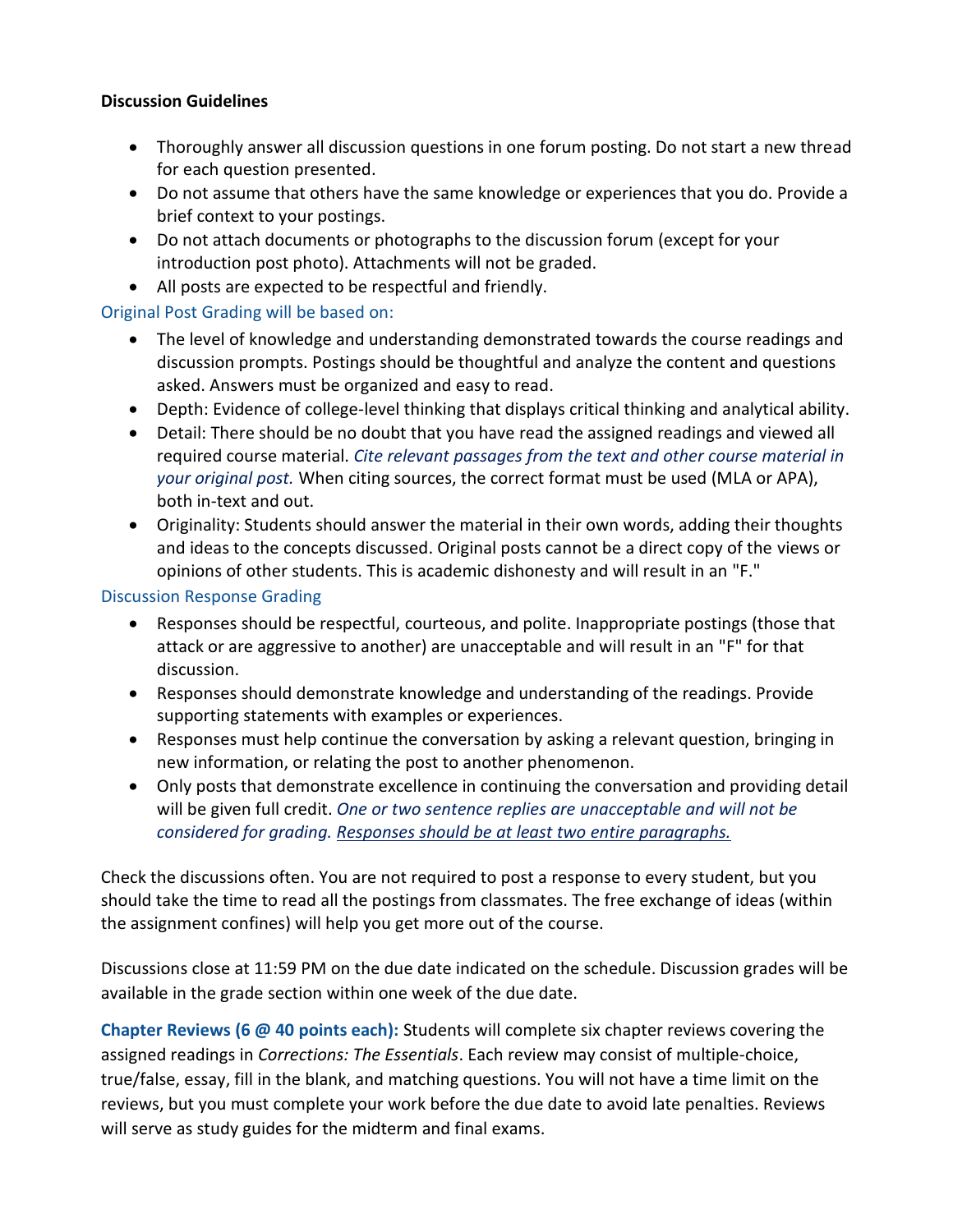**Quizzes (5@ 25 points each):** Five quizzes will cover the required *Life without Parole* and *Orange is the New Black* readings. The quizzes will require you to analyze the texts critically. Be sure to read the material before the quiz due date. Students will have one hour to complete each quiz. Quiz grades will be available in the "Grades" section within one week of the due date.

**Midterm and Final Exams (50 points each):** Students will have a 2-hour time limit to complete the midterm and final exam in the course. These exams may contain true/false, multiple-choice, matching, fill in the blank, and essay questions. Each test must be completed (submitted) before the ending date/time indicated on the schedule. Do not put off the exam until the last minute. Exams cannot be submitted late! Except for essay questions, exams will grade instantly once submitted. For your reference, the correct answers will be displayed after the test due date.

Exams in this course require the use of Respondus Monitor. The software is located at the Respondus site (link available in Canvas). Download and install this program as soon as possible. More information about this program can be found in the course modules.

Note- working with another student or individual on exams constitutes cheating. If discovered, both individuals will receive an F in the course and be referred to the appropriate LCSC authorities for further action.

| <b>Assignments</b>                | <b>Point Value</b> | <b>Letter Grade</b> | <b>Point Range</b> |
|-----------------------------------|--------------------|---------------------|--------------------|
|                                   |                    | A (93-100)          | 558-600            |
| Reading Quizzes (5 $@$ 25)        | 125 points         | A- (90-92)          | 540-557            |
| Discussions (6 $@$ 20)            | 120 points         | $B + (87-89)$       | 522-539            |
| Syllabus Quiz & Introduction Post | 15 points          | B (83-86)           | 498-521            |
| Chapter Reviews (6@40)            | 240 points         | $B - (80-82)$       | 480-497            |
| Midterm and Final (2 $@50$ )      | 100 points         | $C+ (77-79)$        | 462-479            |
| Total 600 points                  |                    | $C(73-76)$          | 438-461            |
|                                   |                    | $C-(70-72)$         | 420-437            |
|                                   |                    | $D+ (67-69)$        | 402-419            |
|                                   |                    | $D(60-66)$          | 360-401            |

## **COURSE GRADING BREAKDOWN AND POINT VALUES**

#### **I do not round up or curve grades. Every point matters!**

F (59 and below) 359 and below

## **COURSE POLICIES**

**Late Work and Incompletes**: Late work will receive a 30% grade deduction for up to one week after the due date. Work submitted after one week will not be accepted and will receive a zero. If an emergency arises that prevents you from completing your work on time, email as soon as possible to make arrangements. Emergencies are defined as anything serious and unexpected. Examples of emergencies are car accidents, a serious health crisis of the student or in the student's immediate family, etc. Examples of non-emergencies are weddings, vacations, or any other event which can be planned around. *Exams are not eligible for late submission. The last day for any late work in the course is May 1.*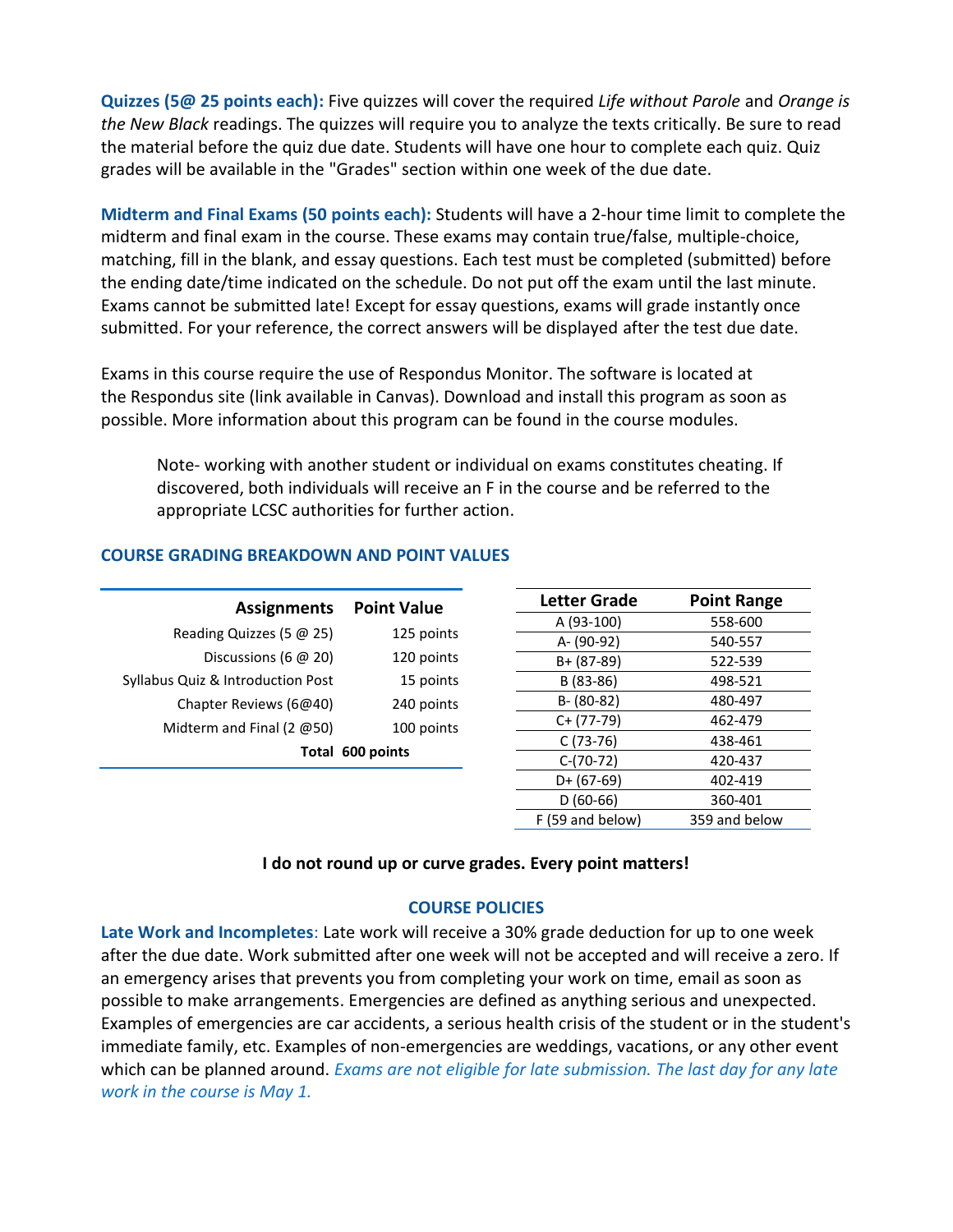Students are expected to complete all work in a timely fashion. Incompletes are granted at the instructor's discretion after at least 80% of all coursework is successfully (D+ or higher) completed. Incompletes are reserved only for documented catastrophic or extenuating circumstances. The instructor reserves the right to set the course completion deadline, which may be at any time before the end of the following semester. Incompletes revert to an F if the work is not completed by the expiration deadline.

**Course Etiquette:** The college experience brings together students from diverse backgrounds. To get the most out of the course, be respectful to others. We will be discussing controversial topics. The discussions will challenge students to analyze their views and the views of others. If a classmate disagrees with your point of view, remember that it does not make them a bad person. Review their argument and consider their positions. Mutual respect, civility, and the ability to recognize the views of others are crucial to the critical thinking process. Active, thoughtful, and respectful participation will make this course productive and engaging.

Keep up to date on the [LCSC Social Sciences Division](https://www.facebook.com/LCSCSocScienceDiv) and

the [LCSC Justice Studies Club](https://www.facebook.com/LCSCJSClub)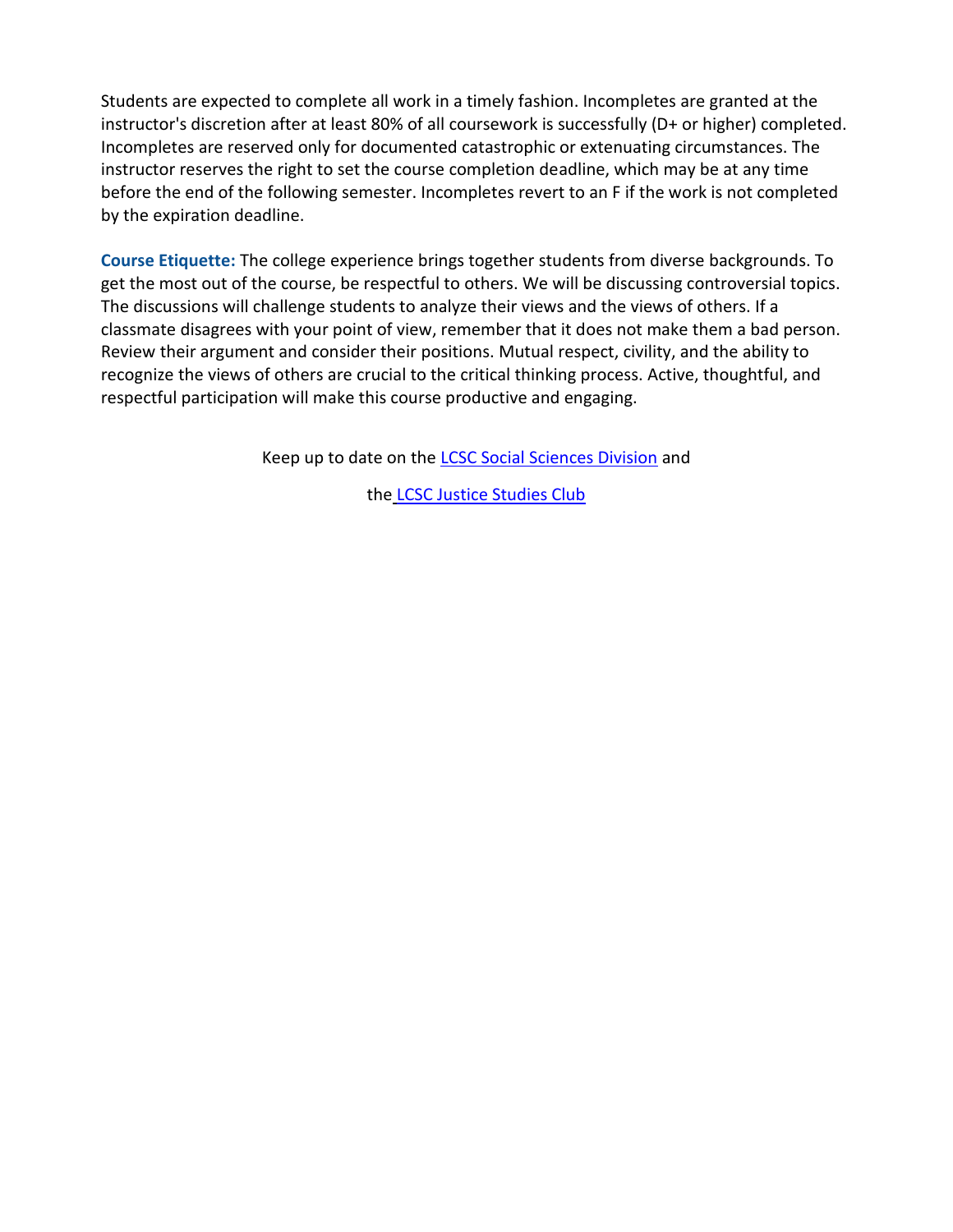# **JS 202 Course Schedule**

All course readings and assignment due dates are listed on this schedule. This document should be your first stop for all questions related to reading and assignment due dates. For this class, each week starts on Monday and ends on Sunday.

|                                  | <b>Topic and Required Readings</b>                                                         | <b>Assignments Due</b>                                   |
|----------------------------------|--------------------------------------------------------------------------------------------|----------------------------------------------------------|
| Week One                         | Introduction to the Course and the Ideological                                             | Introduction (1/21)                                      |
| $(1/18 - 1/23)$                  | <b>Underpinnings of Corrections</b>                                                        | Syllabus Quiz (1/23)                                     |
|                                  | Readings: Stohr and Walsh, Chapter 1 and Kerman,                                           |                                                          |
|                                  | Chapters 1-3                                                                               |                                                          |
| Week Two                         | Early Corrections: From Ancient Times to Correctional                                      | Discussion 1 (original post by 1/28,                     |
| $(1/24 - 1/30)$                  | Institutions                                                                               | replies by 1/30)                                         |
|                                  | Readings: Stohr and Walsh, Chapter 2 and Kerman,                                           | Reading Quiz #1- OITNB Ch 1-6                            |
|                                  | Chapters 4-6                                                                               | (1/30)                                                   |
| <b>Week Three</b>                | <b>Ethics and Corrections</b>                                                              | Chapter Review 1 (Stohr, Ch 1-3)                         |
| $(1/31 - 2/6)$                   | Readings: Stohr and Walsh, Chapter 3 and Kerman,<br>Chapters 7-9                           | (2/6)                                                    |
| <b>Week Four</b>                 | Sentencing: The Application of Punishment                                                  | Discussion 2 (original post by 2/11,                     |
| $(2/7 - 2/13)$                   | Readings: Stohr and Walsh, Chapter 4 and Kerman,                                           | replies by 2/13)                                         |
|                                  | Chapters 10-12                                                                             | Reading Quiz #2- OITNB Ch 7-                             |
|                                  |                                                                                            | 12(2/13)                                                 |
| Week Five                        | <b>Jails and Detention Centers</b>                                                         | Chapter Review 2 (Stohr, Ch 4-5)                         |
| $(2/14 - 2/20)$                  | Readings: Stohr and Walsh, Chapter 5 and Kerman,                                           | (2/20)                                                   |
|                                  | Chapters 13-15                                                                             |                                                          |
| <b>Week Six</b>                  | <b>Community Corrections: Probation and Intermediary</b>                                   | Discussion 3 (original post by 2/25,                     |
| $(2/21 - 2/27)$                  | Sanctions                                                                                  | replies by 2/27)                                         |
|                                  | Readings: Stohr and Walsh, Chapter 6 and Kerman,                                           | Reading Quiz #3- OITNB Ch 13-18                          |
|                                  | Chapters 16-18                                                                             | (2/27)                                                   |
| Week Seven                       | <b>Prisons and the Correctional Client</b>                                                 | Chapter Review 3 (Stohr, Ch 6-7)                         |
| $(2/28-3/6)$                     | Readings: Stohr and Walsh, Chapter 7 and Hassine,                                          | (3/6)                                                    |
|                                  | Chapters 1-4                                                                               |                                                          |
| <b>Week Eight</b>                | Midterm Exam                                                                               | Midterm Exam (3/13)                                      |
| $3/7 - 3/13$                     |                                                                                            |                                                          |
|                                  |                                                                                            |                                                          |
| <b>Week Nine</b>                 | The Corrections Experience for Staff                                                       | Discussion 4 (original post by 3/18,                     |
| $(3/14 - 3/20)$                  | Readings: Stohr and Walsh, Chapter 8 and Hassine,                                          | replies by 3/20)                                         |
|                                  | Chapters 5-8                                                                               |                                                          |
| Week Ten                         | <b>Community Corrections: Parole and Prisoner Reentry</b>                                  | Chapter Review 4 (Stohr, Ch 8-9)                         |
| $(3/21 - 3/27)$                  | Readings: Stohr and Walsh, Chapter 9 and Hassine,                                          | (3/27)                                                   |
|                                  | Chapters 9-11                                                                              |                                                          |
| Week Eleven                      | <b>Spring Break</b>                                                                        |                                                          |
| $(3/28-4/3)$                     |                                                                                            |                                                          |
| Week Twelve                      | Women and People of Color and Corrections                                                  | Discussion 5 (original post by 4/8,                      |
| $(4/4 - 4/10)$                   | Readings: Stohr and Walsh, Chapters 10-11 and                                              | replies by 4/10)                                         |
|                                  | Hassine, Chapters 12-14                                                                    | Reading Quiz #4- LWOP Ch 1-11                            |
|                                  |                                                                                            | (4/10)                                                   |
| <b>Week Thirteen</b>             | <b>Juveniles and Corrections</b>                                                           | Chapter Review 5 (Stohr, Ch 10-                          |
| $(4/11 - 4/17)$                  | Readings: Stohr and Walsh, Chapter 12 and Hassine,                                         | $12)$ (4/17)                                             |
|                                  | <b>Chapters 15-Appendix</b>                                                                |                                                          |
| Week Fourteen<br>$(4/18 - 4/24)$ | Legal Issues in Corrections and the Death Penalty<br>Readings: Stohr and Walsh, Chapter 13 | Discussion 6 (original post by 4/22,<br>replies by 4/24) |
|                                  |                                                                                            |                                                          |